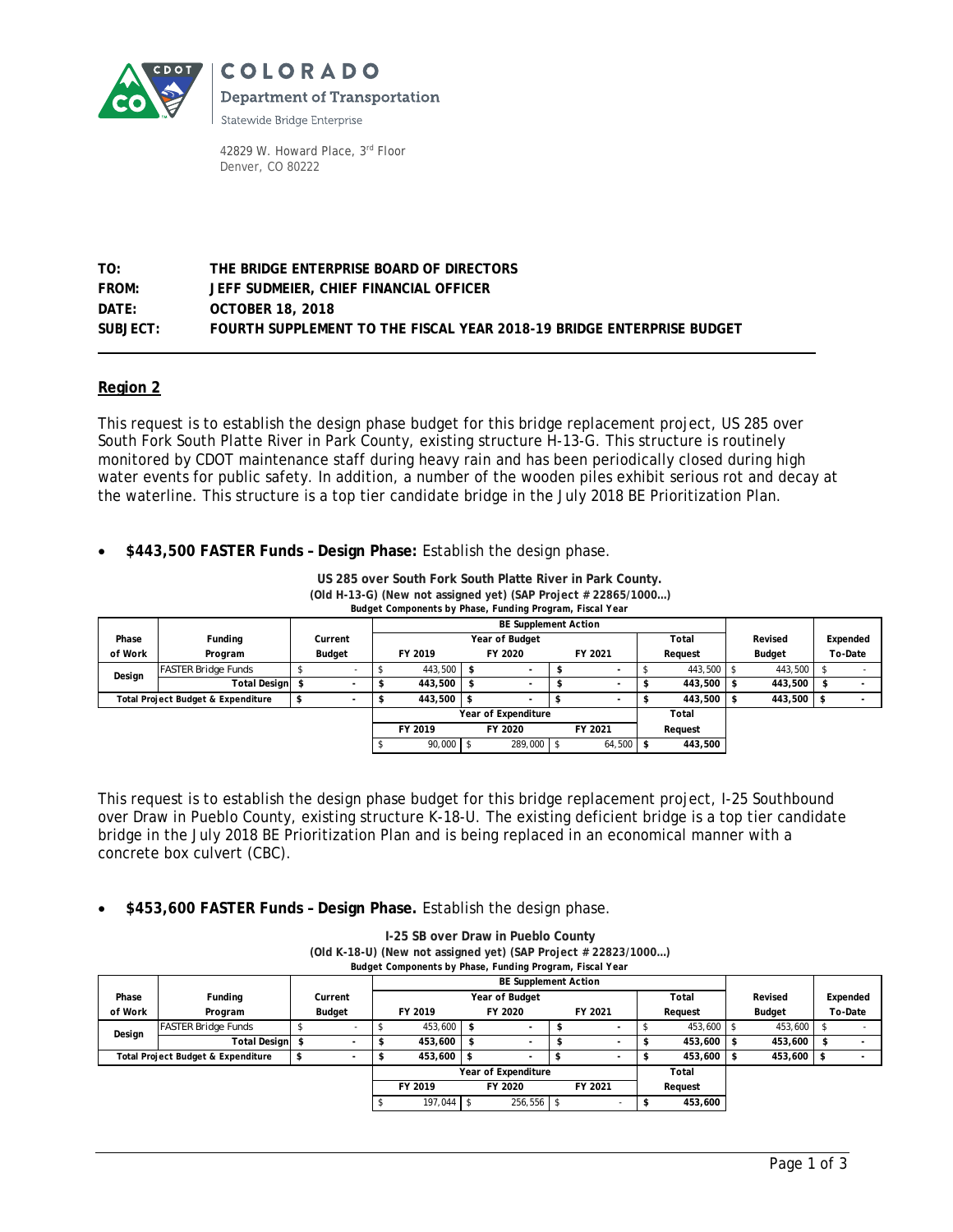Bridge Enterprise 4th Supplement FY 2018-19 October 2018

## **Region 3**

This request is to establish the construction phase budget for this bridge replacement project. The existing bridge, US 34 ML over the North Fork Colorado River in Grand County, structure D-13-A, is a second tier candidate bridge in the July 2018 BE Prioritization Plan. Funding is being requested at this time based on project readiness and availability of funds for programming. Structures that rank higher in the current prioritization plan will be funded as scoping work is completed and projects are ready to move into the pre-construction phases.

 **\$5,896,000 FASTER Funds – Construction Phase:** Establish the construction phase in anticipation of project advertisement.

| Budget Components by Phase, Funding Program, Fiscal Year |                             |        |             |                             |                |         |                          |         |                          |         |                          |        |           |         |         |
|----------------------------------------------------------|-----------------------------|--------|-------------|-----------------------------|----------------|---------|--------------------------|---------|--------------------------|---------|--------------------------|--------|-----------|---------|---------|
|                                                          |                             |        |             | <b>BE Supplement Action</b> |                |         |                          |         |                          |         |                          |        |           |         |         |
| Phase                                                    | Funding                     |        | Current     |                             |                |         | Year of Budget           |         | Total                    |         | Revised                  |        | Expended  |         |         |
| of Work                                                  | Program                     | Budget |             | FY 2019                     |                | FY 2020 |                          | FY 2021 |                          | Request |                          | Budget |           | To-Date |         |
| <b>ROW</b>                                               | <b>FASTER Bridge Funds</b>  | \$     | 118,347     | -\$                         |                |         |                          | \$      |                          |         | $\overline{a}$           | \$     | 118,347   |         | 38,077  |
|                                                          | <b>Total ROW</b>            | \$     | 118,347     | \$                          |                | \$      | ۰                        | \$      |                          |         | ۰                        | \$     | 118,347   | \$      | 38,077  |
| <b>Utilities</b>                                         | <b>FASTER Bridge Funds</b>  |        | 501,474 \$  |                             |                | \$      | $\overline{\phantom{a}}$ | \$      |                          |         | $\overline{\phantom{a}}$ |        | 501,474   | \$      |         |
|                                                          | <b>Total Utilities</b>      | \$     | 501,474     | \$                          |                | \$      | $\overline{\phantom{a}}$ | \$      | $\overline{\phantom{a}}$ | \$      | $\overline{a}$           | \$     | 501,474   | \$.     |         |
| Design                                                   | <b>FASTER Bridge Funds</b>  |        | 609,553     | \$                          |                |         | $\overline{\phantom{a}}$ |         |                          |         | ۰                        |        | 609,553   |         | 469,438 |
|                                                          | Total Design \$             |        | 609,553     | \$                          |                | \$      | ۰                        | \$      |                          |         |                          | \$     | 609,553   | \$      | 469,438 |
| <b>Construction</b>                                      | <b>FASTER Bridge Funds</b>  |        | ٠           |                             | $5,896,000$ \$ |         | $\overline{\phantom{a}}$ |         |                          |         | 5,896,000                |        | 5,896,000 |         | 418,207 |
|                                                          | <b>Total Construction</b>   | \$     |             |                             | 5,896,000      | \$      | $\overline{\phantom{a}}$ | \$      |                          | ъ       | 5,896,000                | \$     | 5,896,000 |         | 418,207 |
|                                                          | <b>Total Project Budget</b> |        | \$1,229,374 |                             |                | \$      | ۰                        | \$      |                          | S       | 5,896,000                | \$     | 7,125,374 | \$      | 507,515 |
|                                                          |                             |        |             | Year of Expenditure         |                |         |                          |         |                          |         | Total                    |        |           |         |         |
|                                                          |                             |        |             | FY 2019<br>FY 2020          |                |         |                          | FY 2021 |                          |         | Request                  |        |           |         |         |
|                                                          |                             |        |             |                             | \$2,711,132    |         | \$3,184,868              |         |                          |         | \$5,896,000              |        |           |         |         |

#### **US 34 over North Fork of the Colorado River in Grand County (old D-13-A) (new D-13-Y) (SAP Project # 21010/1000…)**